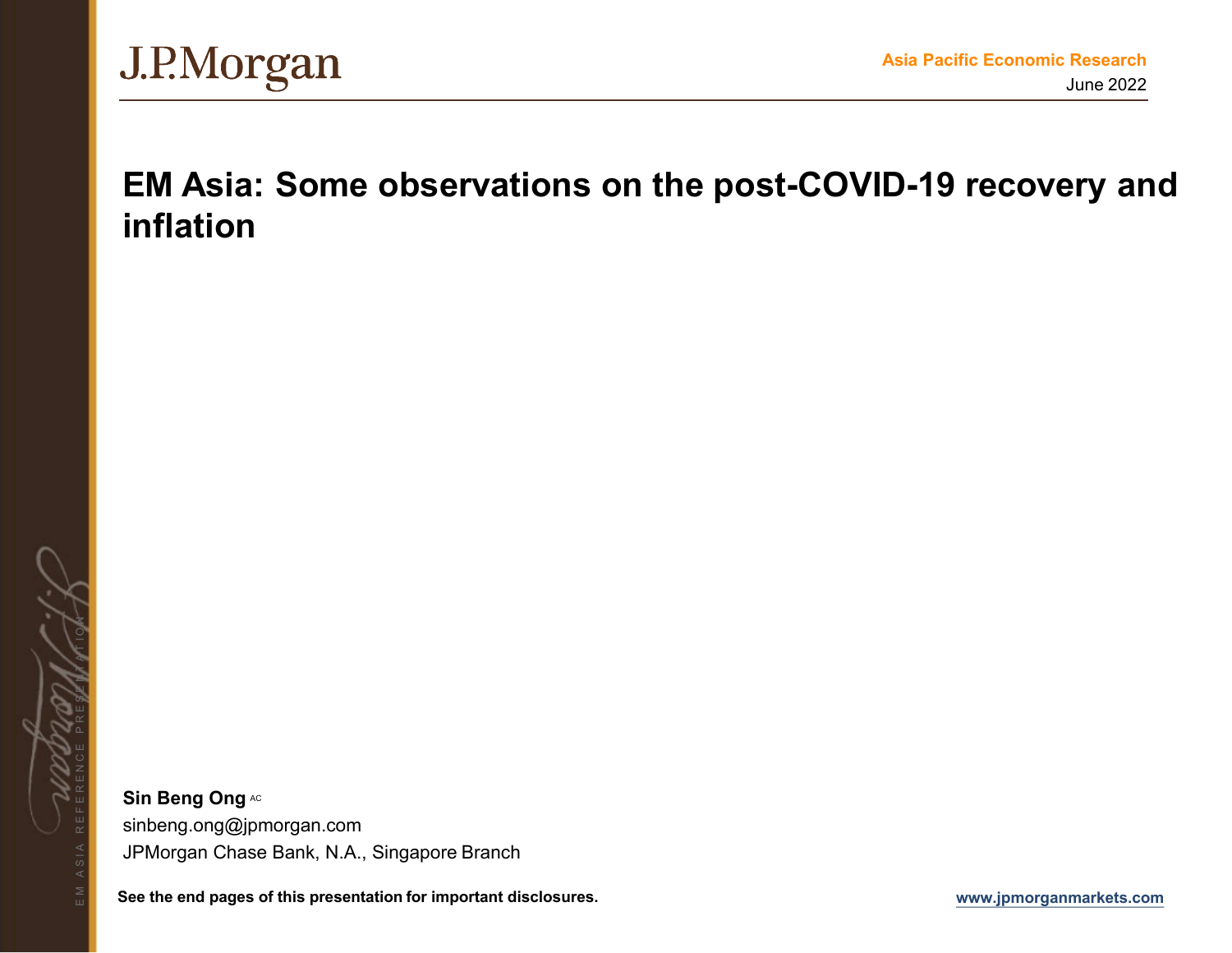# **On the path to an endemic equilibrium**

Three observations and themes

- **1. EM Asia shifting to an endemic equilibrium and its implications**
- **2. Some observations on inflation - Not your regular post-2008 CPI cycle** a) Rising commodity prices complicates; labor market remains key
- **3. US policy tightening**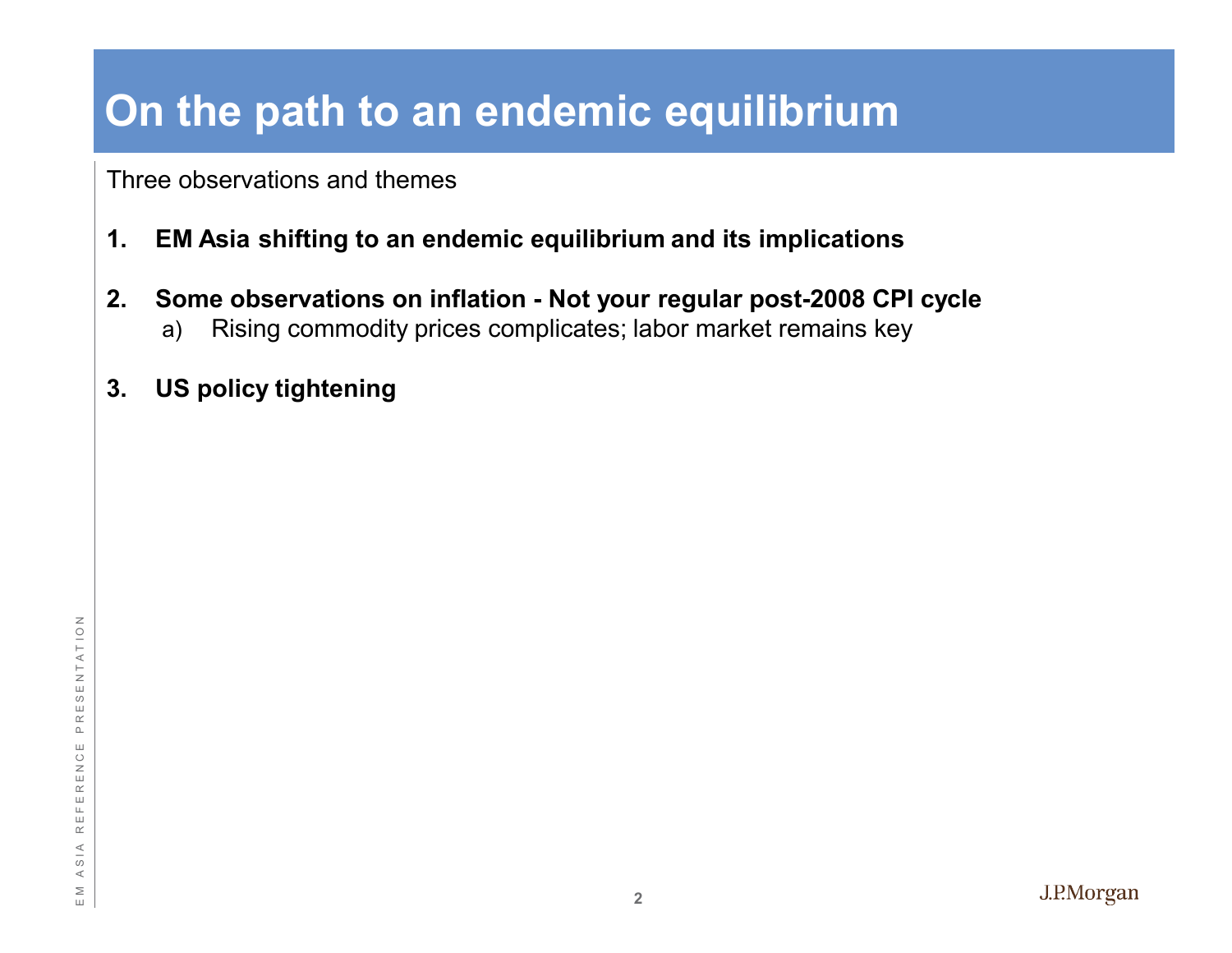## **Theme 1: Moving to an endemic equilibrium**

#### **EM mobility**



#### **EM Asia ex CN non-manufacturing and mobility**



See "[Rising divergence in EM Asia's path through the pandemic"](https://www.jpmm.com/research/content/GPS-3834480-0), 13 August 2021, JPMM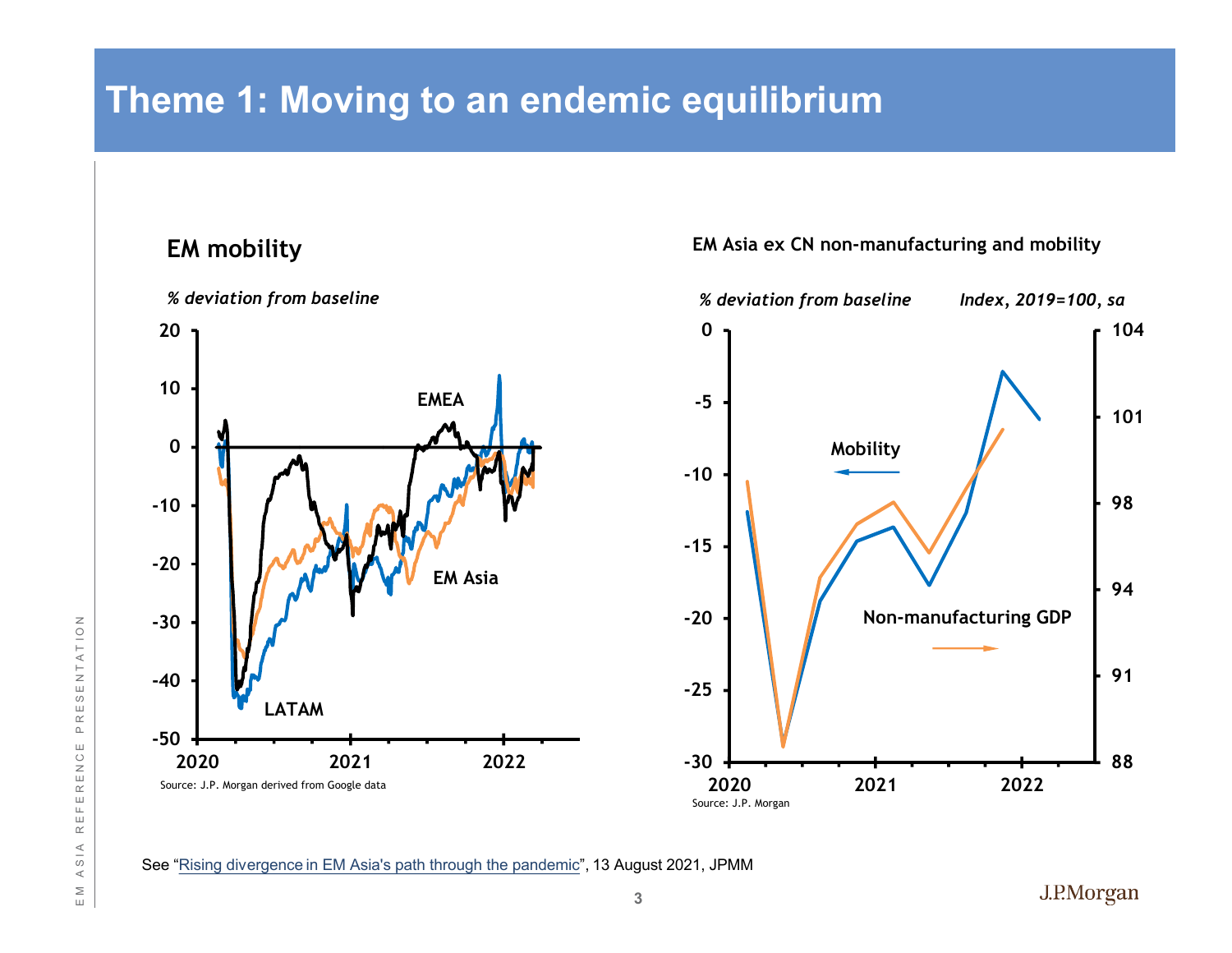# **COVID-19 hit services hit hard, now catching-up**

#### **EM Asia GDP**



#### **EM Asia ex CN GDP**



See "[Spillovers from narrowing EM Asia-US growth differentials](https://www.jpmm.com/research/content/GPS-3676902-0)", March 12, 2021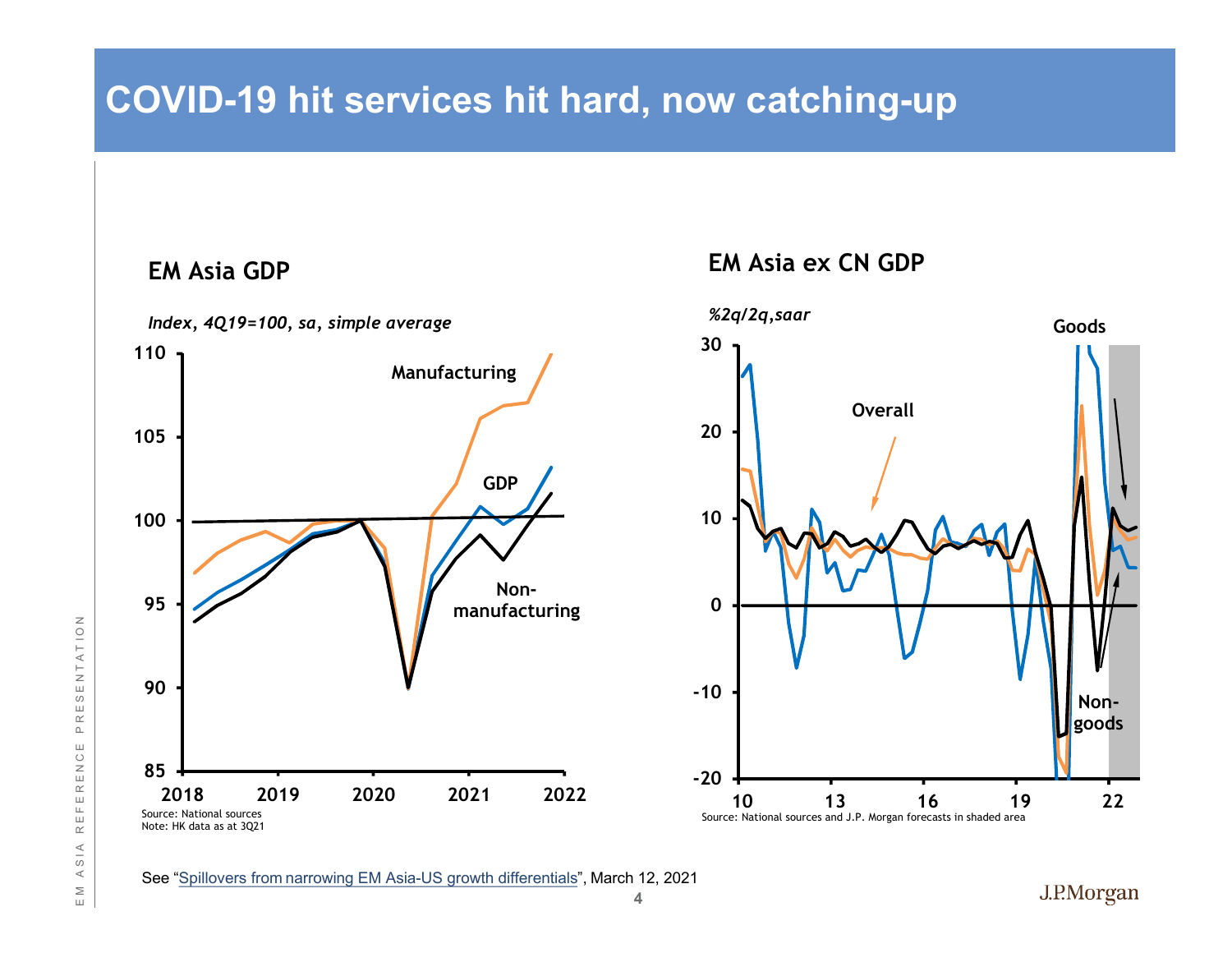## **Services catching up; laggards to lead**



#### **EMAX service-sector output by sector**



See "[Asia focus: Recovery of the service sector,](https://www.jpmm.com/research/content/GPS-3629883-0.pdf)" 29 January 2021, JPMM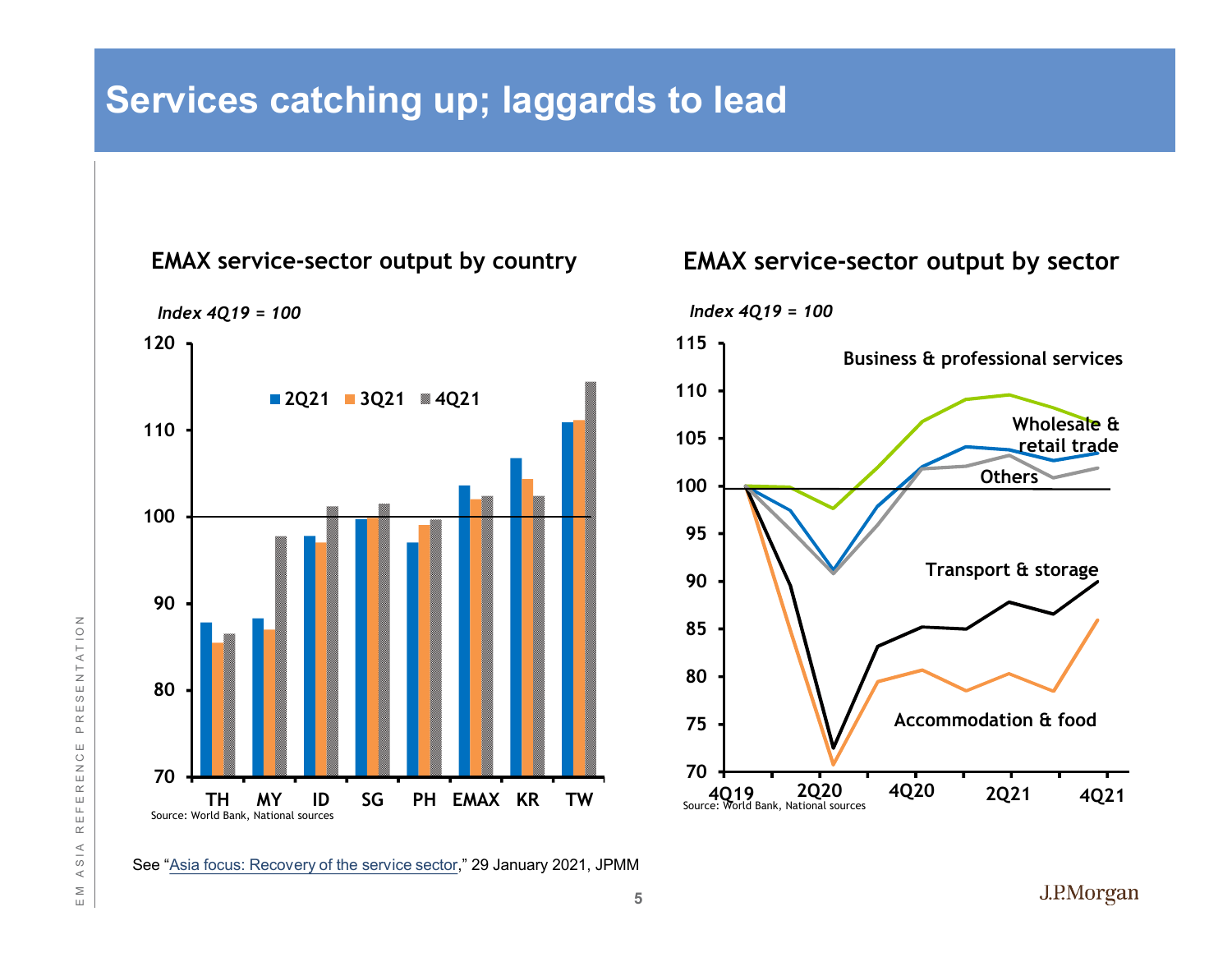# **Goods bottlenecks on balance easing, China in focus**





See "[Macro spillovers from EM Asia's shipping logjams,](https://www.jpmm.com/research/content/GPS-3875954-0)" 1 October, 2021, JPMM





#### **EM Asia-3<sup>1</sup> air freight and load factors**

SENTATION A S I A R E F E R E N C E P R E S E N T A T I O N  $R \n\equiv$  $\mathbf{\underline{\cap}}$ RENCE  $\sqcup$  $\sqcup$  $\sqcup$  $\bar{\alpha}$  $\land S \mid \land$ EM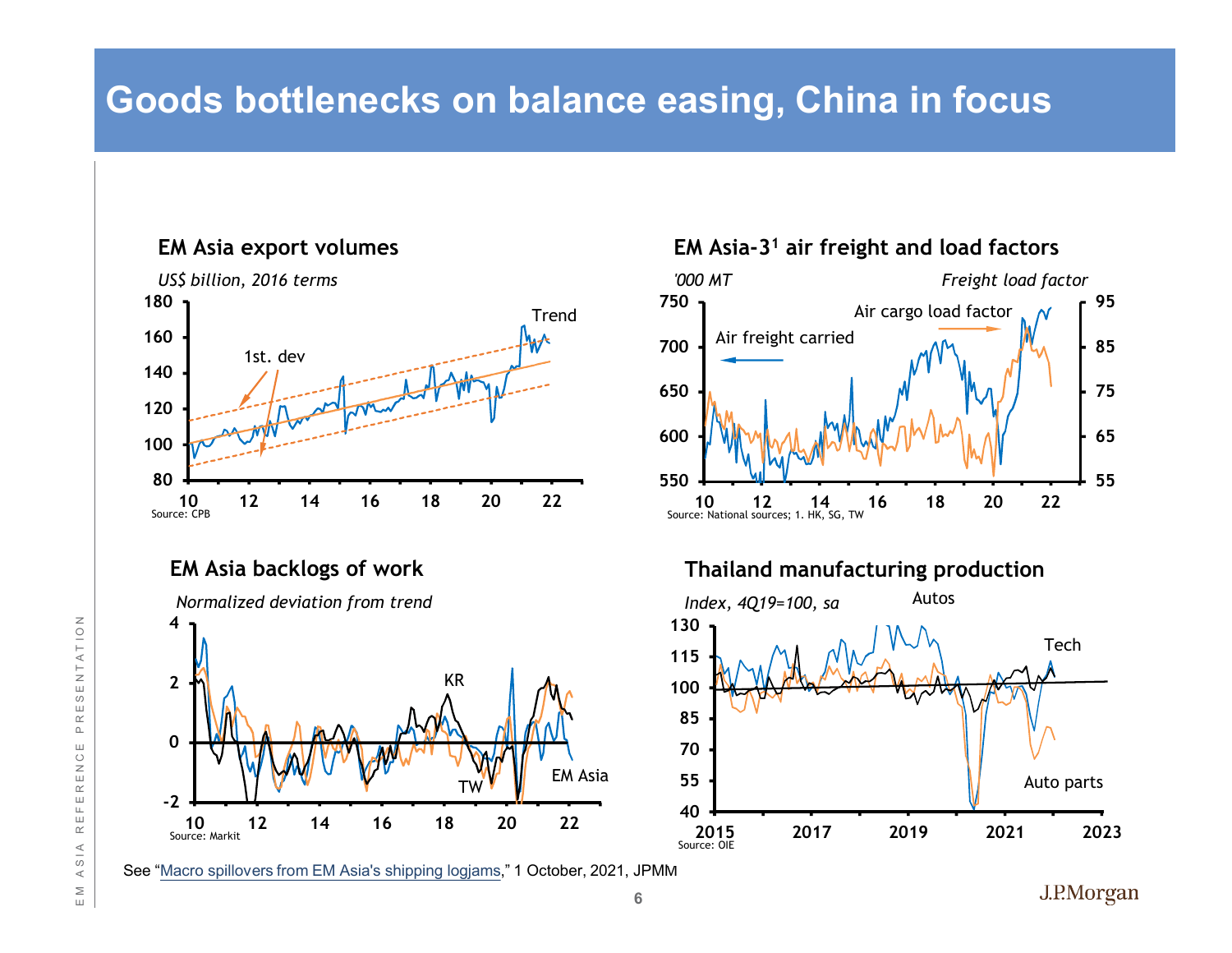## **US capital spending looks to be slowing**



#### **US durable goods orders and ISM**

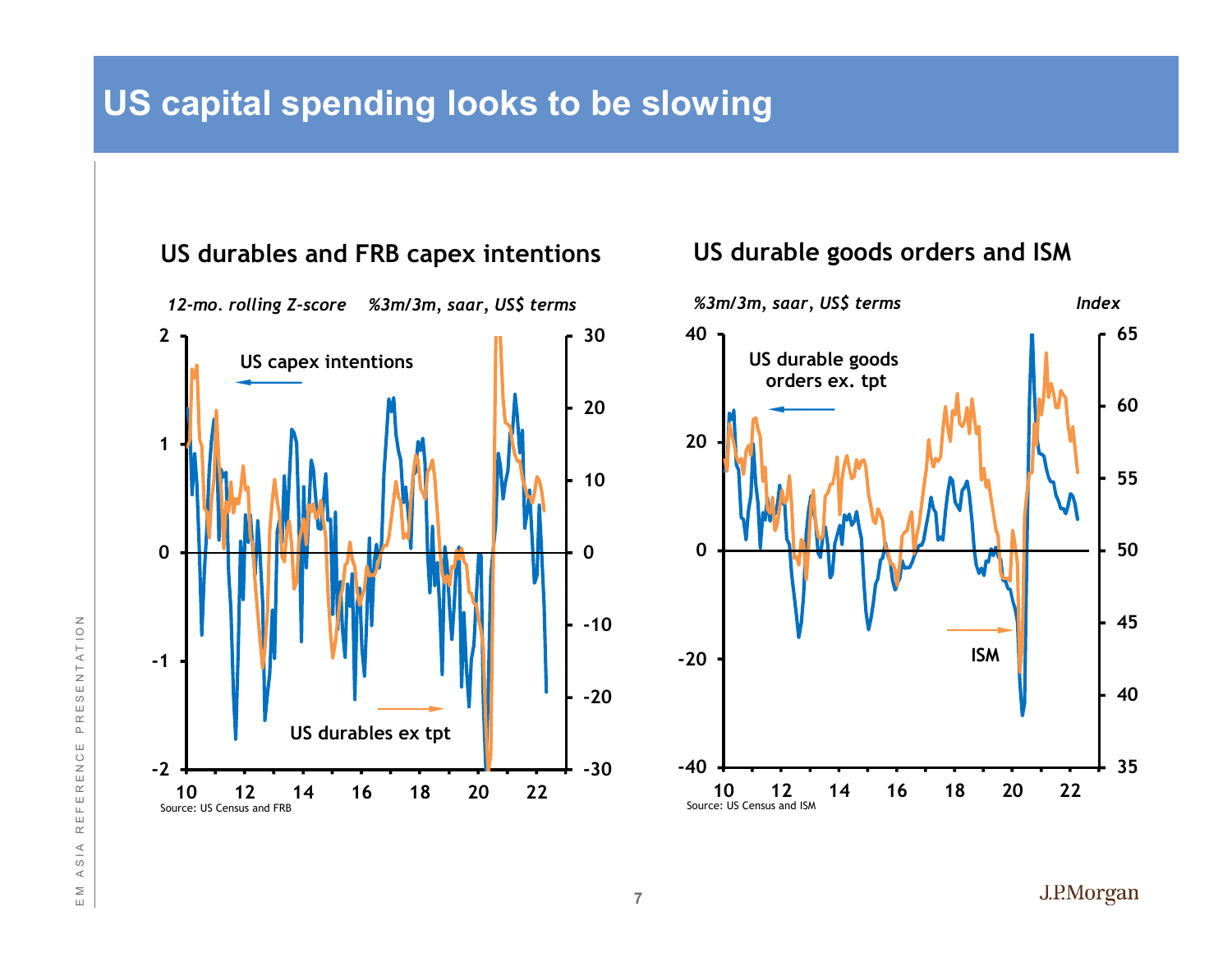## **With impact on exports; A notable correlation with the ADXY**



#### **EM Asia exports and ADXY**



*%oya, 3mma, US\$ terms, both scales*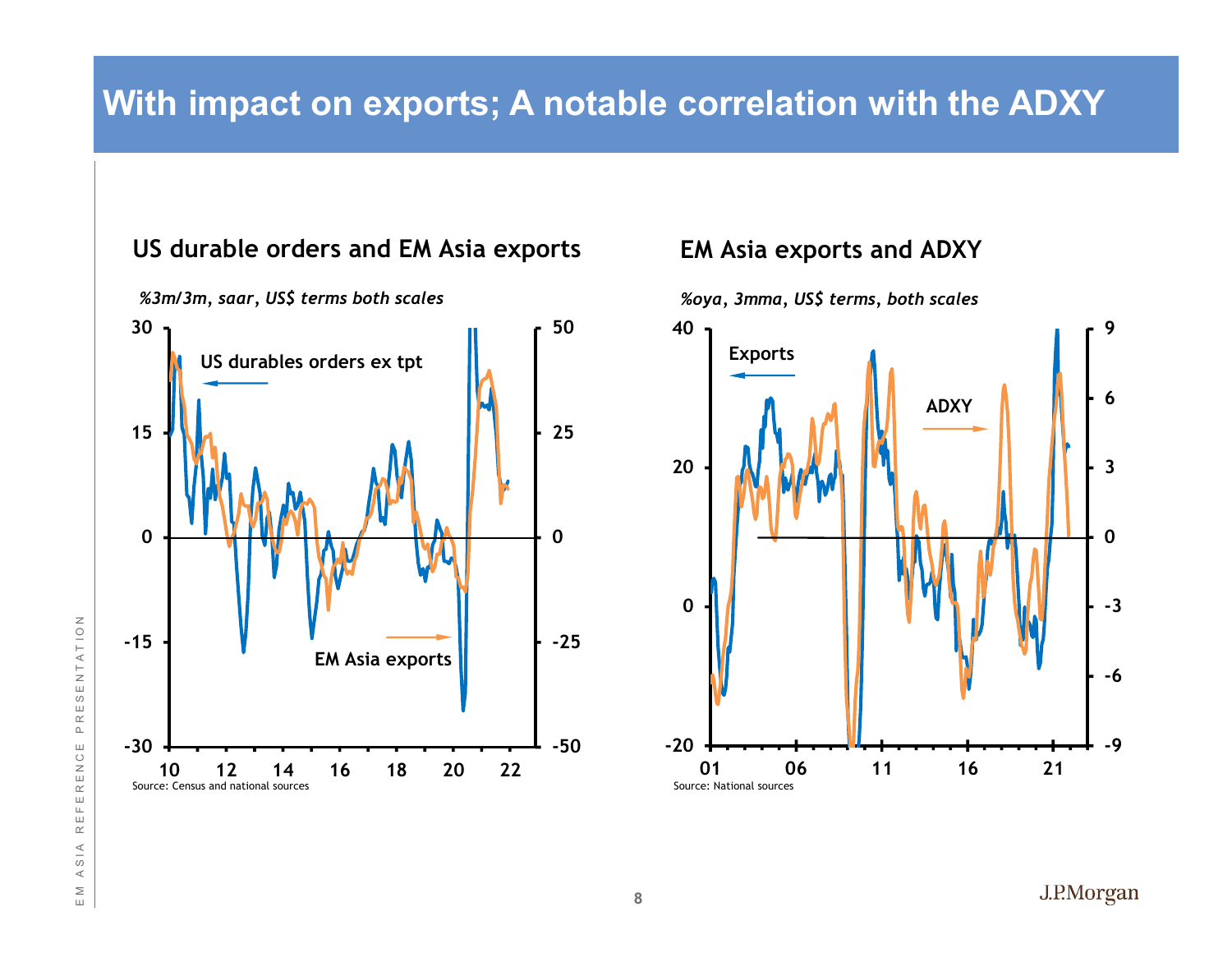## **Theme 2: Some observations on inflation**



#### **Commodity price index and breadth**

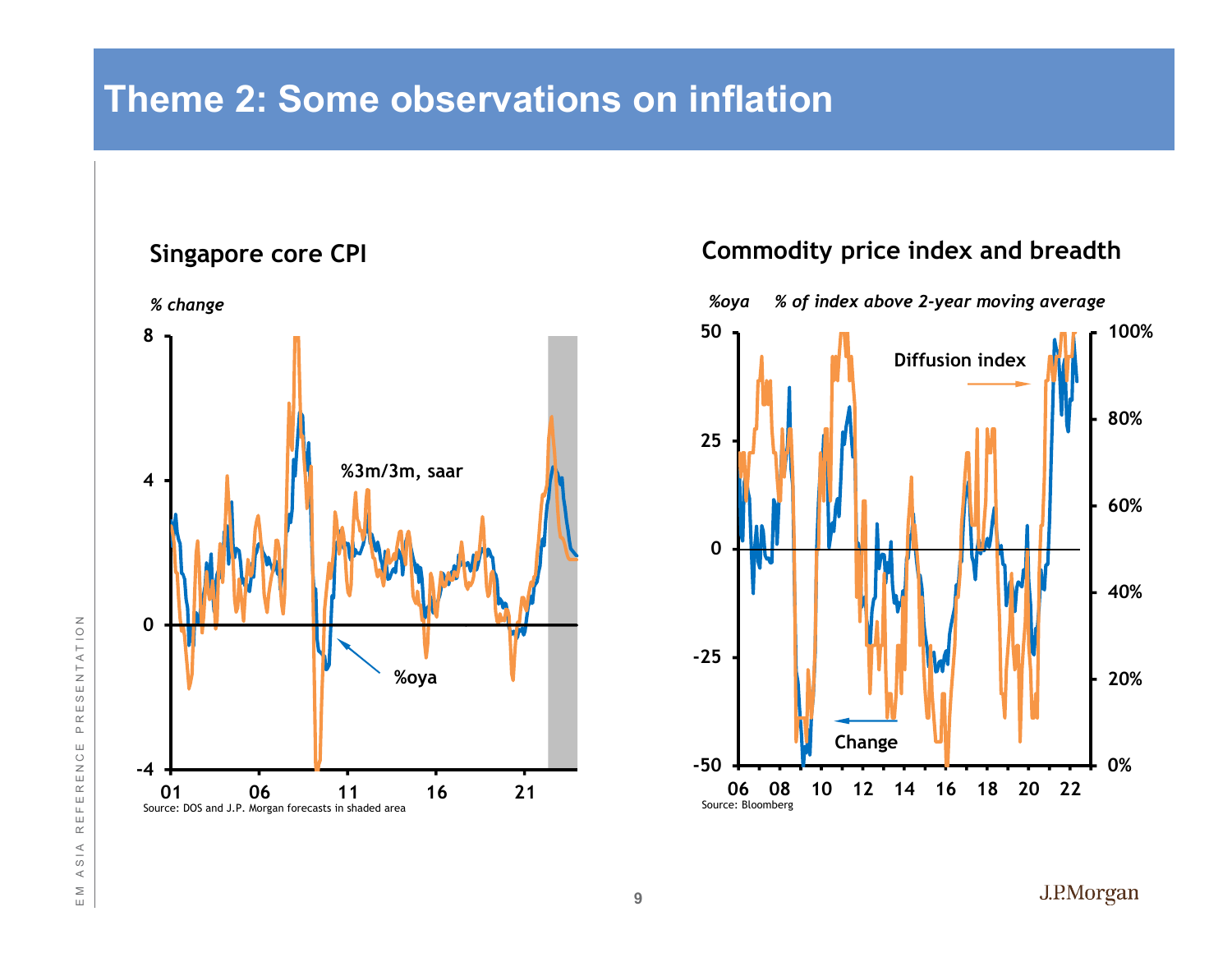

#### **Singapore domestic supply price index**

![](_page_9_Figure_3.jpeg)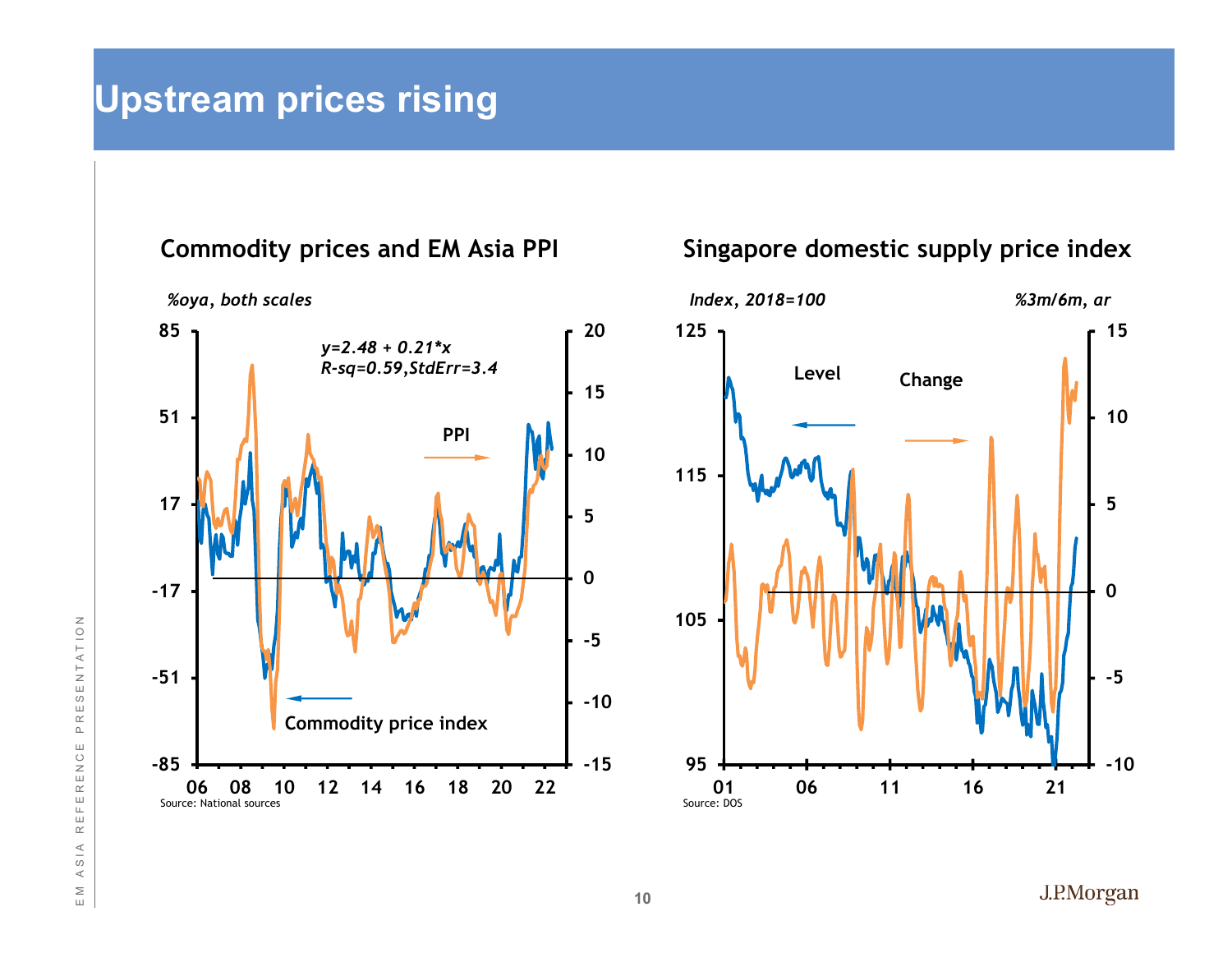## **Capacity constraints are real**

![](_page_10_Figure_1.jpeg)

#### **Singapore diesel and RON 92 mogas Brent crude oil and diesel fuel price**

![](_page_10_Figure_3.jpeg)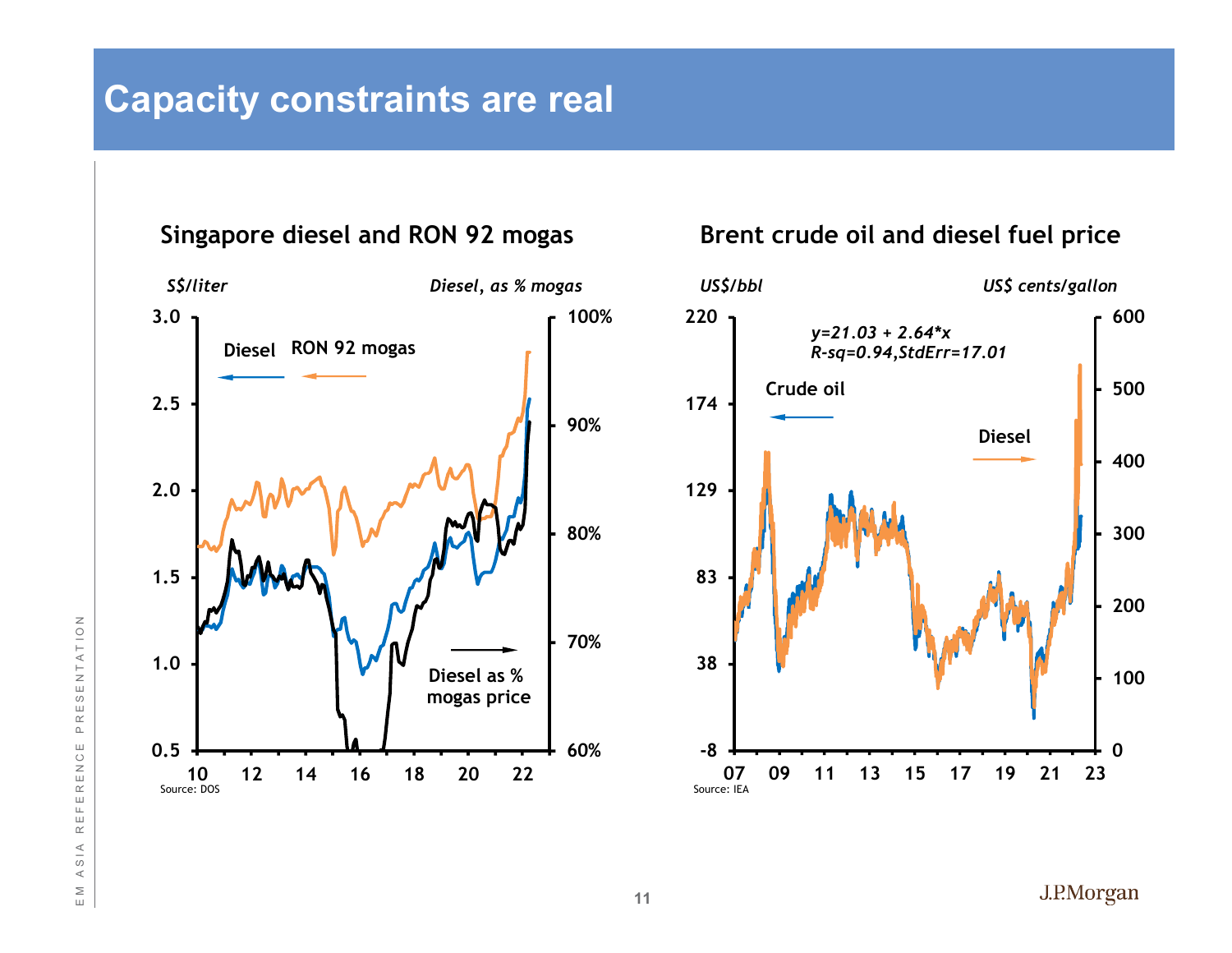## **Labor markets in focus as recovery broadens**

![](_page_11_Figure_1.jpeg)

**Singapore consumer food prices**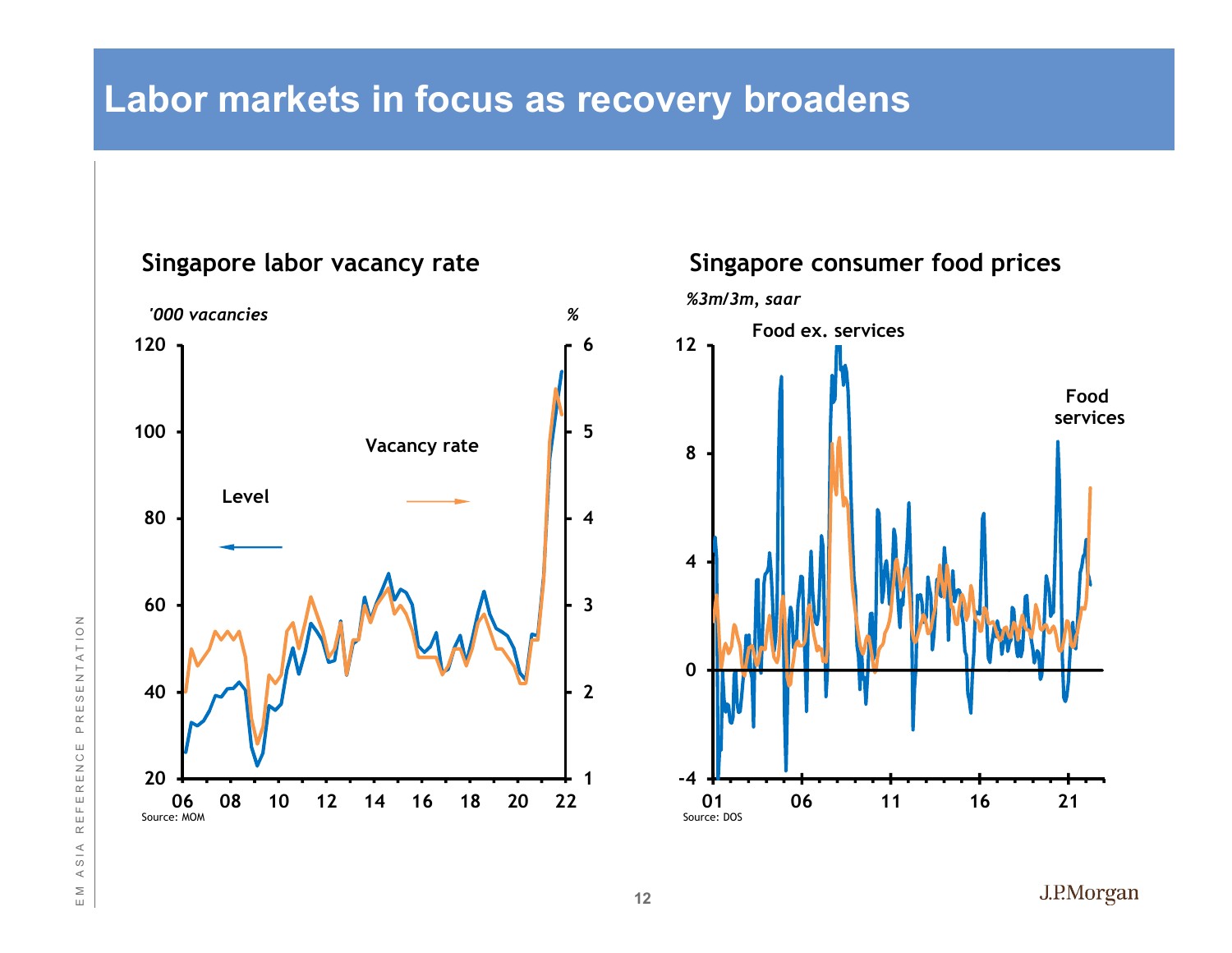## **Theme 3: Nominal rates rising, real rates down**

![](_page_12_Figure_1.jpeg)

#### **US real 10-yr yields**

![](_page_12_Figure_3.jpeg)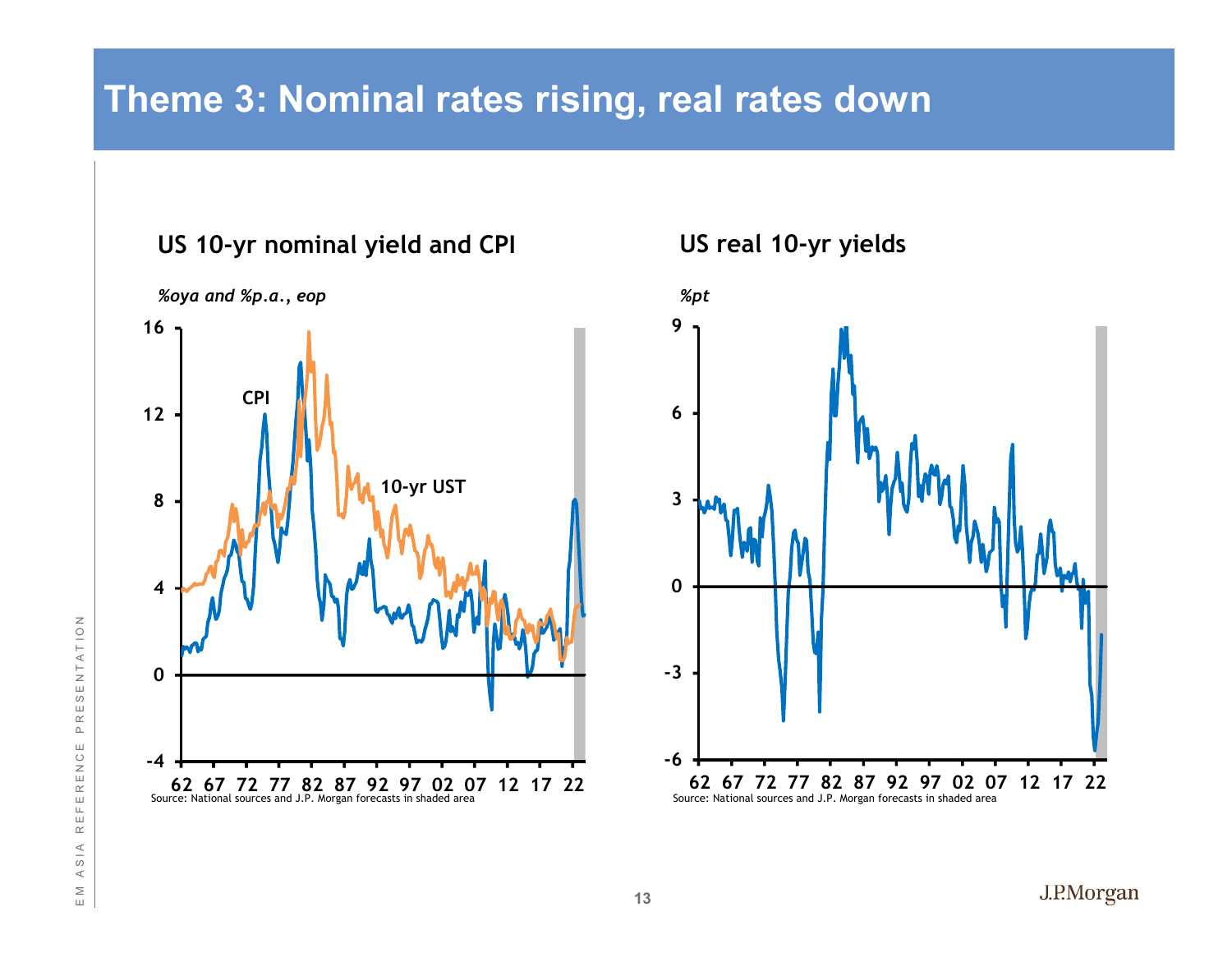## Agenda

**Country developments**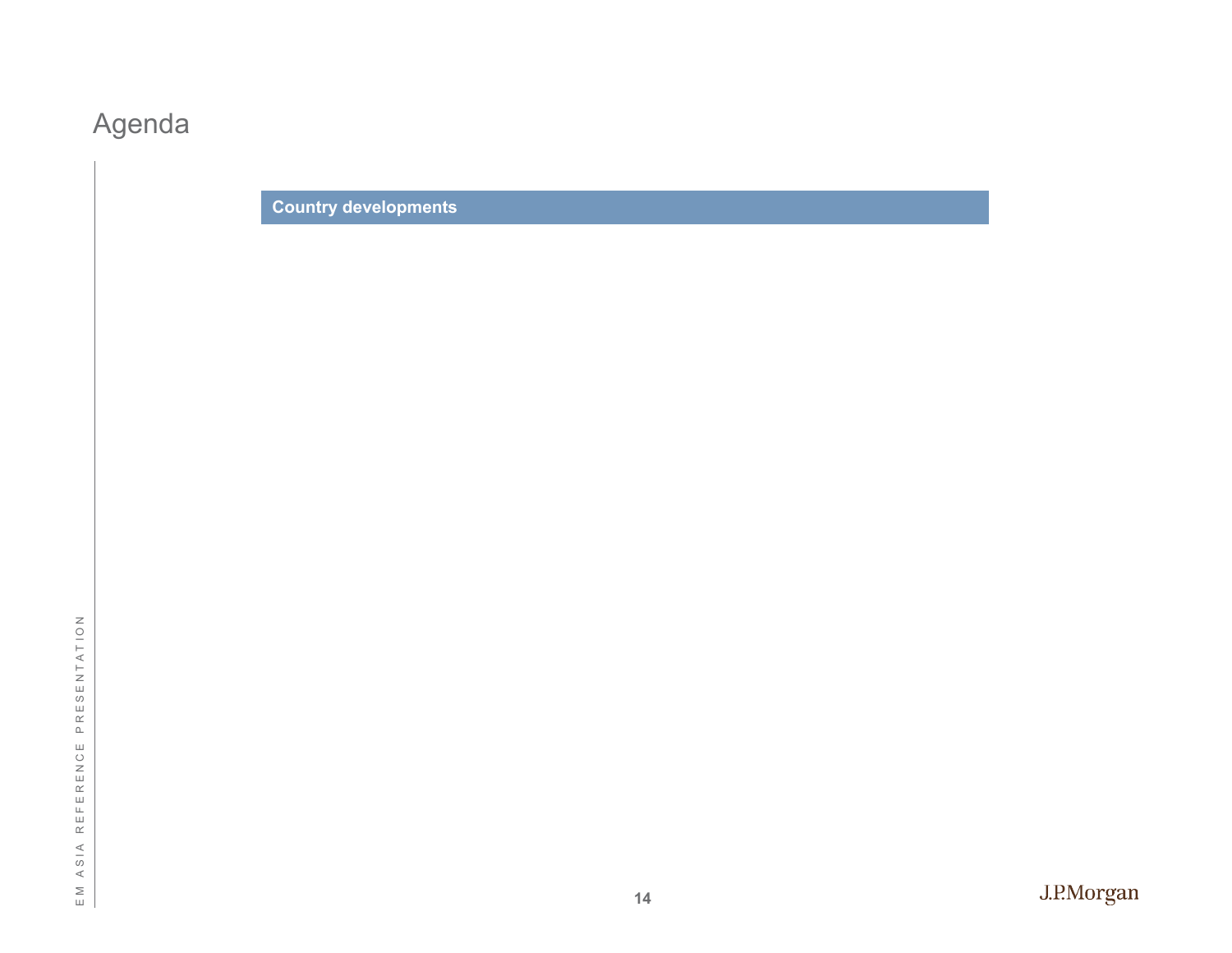**Analysts' Compensation:** The research analysts responsible for the preparation of this report receive compensation based upon various factors, including the quality and accuracy of research, client feedback, competitive factors, and overall firm revenues.

#### **Other Disclosures**

J.P. Morgan is a marketing name for investment banking businesses of JPMorgan Chase & Co. and its subsidiaries and affiliates worldwide.

**UK MIFID FICC research unbundling exemption:** UK clients should refer to [UK MIFID Research Unbundling exemption](https://jpmm.com/research/disclosures?disclosure=unbundlingPolicyEMEA) for details of JPMorgan's implementation of the FICC research exemption and guidance on relevant FICC research categorisation.

Any long form nomenclature for references to China; Hong Kong; Taiwan; and Macau within this research material are Mainland China; Hong Kong SAR (China); Taiwan (China); and Macau SAR (China).

J.P. Morgan Research may, from time to time, write on issuers or securities targeted by economic or financial sanctions imposed or administered by the governmental authorities of the U.S., EU, UK or other relevant jurisdictions (Sanctioned Securities). Nothing in this report is intended to be read or construed as encouraging, facilitating, promoting or otherwise approving investment or dealing in such Sanctioned Securities. Clients should be aware of their own legal and compliance obligations when making investment decisions.

Any digital or crypto assets discussed in this research report are subject to a rapidly changing regulatory landscape. For relevant regulatory advisories on crypto assets, including bitcoin and ether, please see [https://www.jpmorgan.com/disclosures/cryptoasset-disclosure.](https://www.jpmorgan.com/disclosures/cryptoasset-disclosure)

**Exchange-Traded Funds (ETFs):**J.P. Morgan Securities LLC ("JPMS") acts as authorized participant for substantially all U.S.-listed ETFs. To the extent that any ETFs are mentioned in this report, JPMS may earn commissions and transaction-based compensation in connection with the distribution of those ETF shares and may earn fees for performing other trade-related services, such as securities lending to short sellers of the ETF shares. JPMS may also perform services for the ETFs themselves, including acting as a broker or dealer to the ETFs. In addition, affiliates of JPMS may perform services for the ETFs, including trust, custodial, administration, lending, index calculation and/or maintenance and other services.

**Changes to Interbank Offered Rates (IBORs) and other benchmark rates:** Certain interest rate benchmarks are, or may in the future become, subject to ongoing international, national and other regulatory guidance, reform and proposals for reform. For more information, please consult: [https://www.jpmorgan.com/global/disclosures/interbank\\_offered\\_rates](https://www.jpmorgan.com/global/disclosures/interbank_offered_rates)

Private Bank Clients: Where you are receiving research as a client of the private banking businesses offered by JPMorgan Chase & Co. and its subsidiaries ("J.P. Morgan Private Bank"), research is provided to you by J.P. Morgan Private Bank and not by any other division of J.P. Morgan, including, but not limited to, the J.P. Morgan Corporate and Investment Bank and its Global Research division.

**Legal entity responsible for the production and distribution of research:** The legal entity identified below the name of the Reg AC Research Analyst who authored this material is the legal entity responsible for the production of this research. Where multiple Reg AC Research Analysts authored this material with different legal entities identified below their names, these legal entities are jointly responsible for the production of this research. Research Analysts from various J.P. Morgan affiliates may have contributed to the production of this material but may not be licensed to carry out regulated activities in your jurisdiction (and do not hold themselves out as being able to do so). Unless otherwise stated below, this material has been distributed by the legal entity responsible for production. If you have any queries, please contact the relevant Research Analyst in your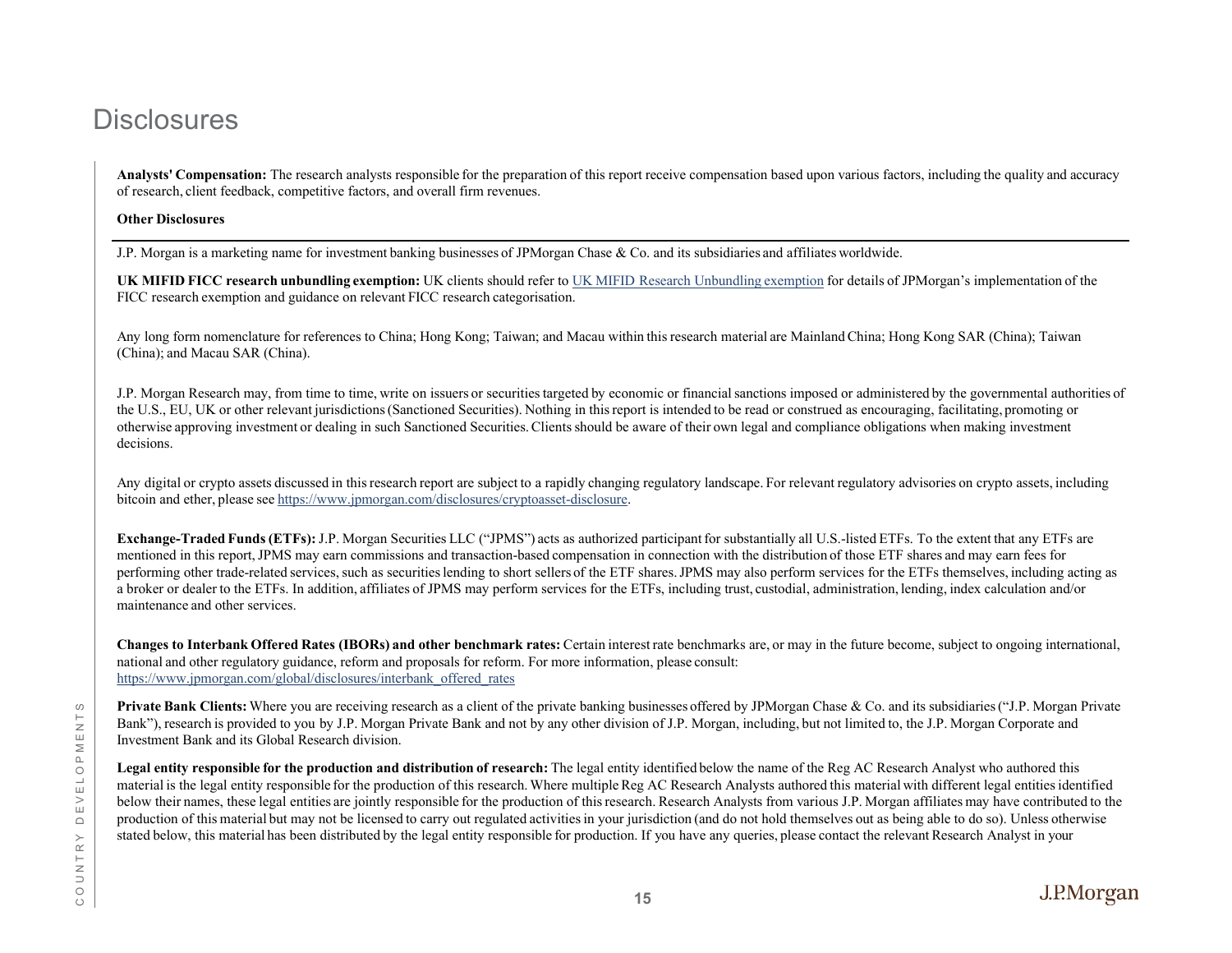jurisdiction or the entity in your jurisdiction that has distributed this research material.

#### **Legal Entities Disclosures and Country-/Region-Specific Disclosures:**

**Argentina:**JPMorgan Chase Bank N.A Sucursal Buenos Aires is regulated by Banco Central de la República Argentina ("BCRA"- Central Bank of Argentina) and Comisión Nacional de Valores ("CNV"- Argentinian Securities Commission" - ALYC y AN Integral N°51). **Australia:**J.P. Morgan Securities Australia Limited ("JPMSAL") (ABN 61 003 245 234/AFS Licence No: 238066) is regulated by the Australian Securities and Investments Commission and is a Market, Clearing and Settlement Participant of ASX Limited and CHI-X. This material is issued and distributed in Australia by or on behalf of JPMSAL only to "wholesale clients" (as defined in section 761G of the Corporations Act 2001). A list of all financial products covered can be found by visiting<https://www.jpmm.com/research/disclosures>. J.P. Morgan seeks to cover companies of relevance to the domestic and international investor base across all Global Industry Classification Standard (GICS) sectors, as well as across a range of market capitalisation sizes. If applicable, in the course of conducting public side due diligence on the subject company(ies), the Research Analyst team may at times perform such diligence through corporate engagements such as site visits, discussions with company representatives, management presentations, etc. Research issued by JPMSAL has been prepared in accordance with J.P. Morgan Australia's Research Independence Policy which can be found at the following link: J.P. Morgan Australia - [Research Independence Policy.](https://www.jpmm.com/research/disclosures?disclosure=independencePolicyAustralia) **Brazil**: Banco J.P. Morgan S.A. is regulated by the Comissao de Valores Mobiliarios (CVM) and by the Central Bank of Brazil. Ombudsman J.P. Morgan: 0800-7700847 / [ouvidoria.jp.morgan@jpmorgan.com.](mailto:ouvidoria.jp.morgan@jpmorgan.com) **Canada**: J.P. Morgan Securities Canada Inc. is a registered investment dealer, regulated by the Investment Industry Regulatory Organization of Canada and the Ontario Securities Commission and is the participating member on Canadian exchanges. This material is distributed in Canada by or on behalf of J.P.Morgan Securities Canada Inc. **Chile:** Inversiones J.P. Morgan Limitada is an unregulated entity incorporated in Chile. **China:** J.P. Morgan Securities (China) Company Limited has been approved by CSRC to conduct the securities investment consultancy business. **Dubai International Financial Centre (DIFC)**: JPMorgan Chase Bank, N.A., Dubai Branch is regulated by the Dubai Financial Services Authority (DFSA) and its registered address is Dubai International Financial Centre - The Gate, West Wing, Level 3 and 9 PO Box 506551, Dubai, UAE. This material has been distributed by JP Morgan Chase Bank, N.A., Dubai Branch to persons regarded as professional clients or market counterparties as defined under the DFSA rules. **European Economic Area (EEA):** Unless specified to the contrary, research is distributed in the EEA by J.P. Morgan SE ("JPM SE"), which is subject to prudential supervision by the European Central Bank ("ECB") in cooperation with BaFin and Deutsche Bundesbank in Germany. JPM SE is a company headquartered in Frankfurt with registered address at TaunusTurm, Taunustor 1, Frankfurt am Main, 60310, Germany. The material has been distributed in the EEA to persons regarded as professional investors (or equivalent) pursuant to Art. 4 para. 1 no. 10 and Annex II of MiFID II and its respective implementation in their home jurisdictions ("EEA professional investors"). This material must not be acted on or relied on by persons who are not EEA professional investors. Any investment or investment activity to which this material relates is only available to EEA relevant persons and will be engaged in only with EEA relevant persons. **Hong Kong**: J.P. Morgan Securities (Asia Pacific) Limited (CE number AAJ321) is regulated by the Hong Kong Monetary Authority and the Securities and Futures Commission in Hong Kong, and J.P. Morgan Broking (Hong Kong) Limited (CE number AAB027) is regulated by the Securities and Futures Commission in Hong Kong. JP Morgan Chase Bank, N.A., Hong Kong (CE Number AAL996) is regulated by the Hong Kong Monetary Authority and the Securities and Futures Commission, is organized under the laws of the United States with limited liability. **India**: J.P. Morgan India Private Limited (Corporate Identity Number - U67120MH1992FTC068724), having its registered office at J.P. Morgan Tower, Off. C.S.T. Road, Kalina, Santacruz - East, Mumbai – 400098, is registered with the Securities and Exchange Board of India (SEBI) as a 'Research Analyst' having registration number INH000001873. J.P. Morgan India Private Limited is also registered with SEBI as a member of the National Stock Exchange of India Limited and the Bombay Stock Exchange Limited (SEBI Registration Number – INZ000239730) and as a Merchant Banker (SEBI Registration Number - MB/INM000002970). Telephone: 91-22-6157 3000, Facsimile: 91-22-6157 3990 and Website: [http://www.jpmipl.com](http://www.jpmipl.com/). JPMorgan Chase Bank, N.A. - Mumbai Branch is licensed by the Reserve Bank of India (RBI) (Licence No. 53/ Licence No. BY.4/94; SEBI - IN/CUS/014/ CDSL : IN-DP-CDSL-444-2008/ IN-DP-NSDL-285-2008/ INBI00000984/ INE231311239) as a Scheduled Commercial Bank in India, which is its primary license allowing it to carry on Banking business in India and other activities, which a Bank branch in India are permitted to undertake. For non-local research material, this material is not distributed in India by J.P. Morgan India Private Limited. **Indonesia**: PT J.P. Morgan Sekuritas Indonesia is a member of the Indonesia Stock Exchange and is registered and supervised by the Otoritas Jasa Keuangan (OJK). **Korea**: J.P. Morgan Securities (Far East) Limited, Seoul Branch, is a member of the Korea Exchange (KRX). JPMorgan Chase Bank, N.A., Seoul Branch, is licensed as a branch office of foreign bank (JPMorgan Chase Bank, N.A.) in Korea. Both entities are regulated by the Financial Services Commission (FSC) and the Financial Supervisory Service (FSS). For non-macro research material, the material is distributed in Korea by or through J.P. Morgan Securities (Far East) Limited, Seoul Branch. **Japan**: JPMorgan Securities Japan Co., Ltd. and JPMorgan Chase Bank, N.A., Tokyo Branch are regulated by the Financial Services Agency in Japan. **Malaysia**: This material is issued and distributed in Malaysia by JPMorgan Securities (Malaysia) Sdn Bhd (18146-X), which is a Participating Organization of Bursa Malaysia Berhad and holds a Capital Markets Services License issued by the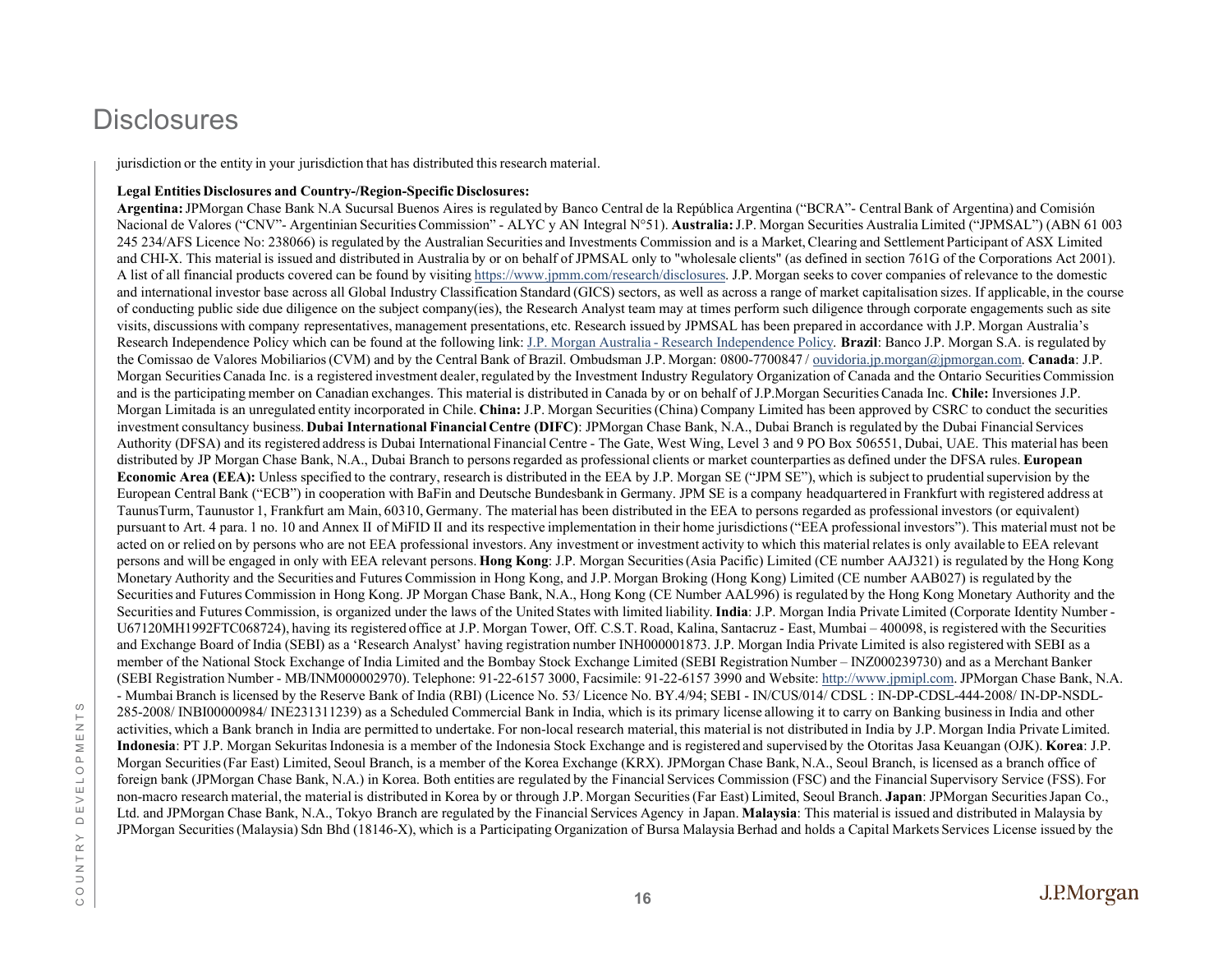Securities Commission in Malaysia. **Mexico**: J.P. Morgan Casa de Bolsa, S.A. de C.V.and J.P. Morgan Grupo Financiero are members of the Mexican Stock Exchange and are authorized to act as a broker dealer by the National Banking and Securities Exchange Commission. **New Zealand**: This material is issued and distributed by JPMSAL in New Zealand only to "wholesale clients" (as defined in the Financial Markets Conduct Act 2013). JPMSAL is registered as a Financial Service Provider under the Financial Service providers (Registration and Dispute Resolution) Act of 2008. **Pakistan**: J. P. Morgan Pakistan Broking (Pvt.) Ltd is a member of the Karachi Stock Exchange and regulated by the Securities and Exchange Commission of Pakistan. **Philippines**: J.P. Morgan Securities Philippines Inc. is a Trading Participant of the Philippine Stock Exchange and a member of the Securities Clearing Corporation of the Philippines and the Securities Investor Protection Fund. It is regulated by the Securities and Exchange Commission. **Russia**: CB J.P. Morgan Bank International LLC is regulated by the Central Bank of Russia. **Singapore**: This material is issued and distributed in Singapore by or through J.P. Morgan Securities Singapore Private Limited (JPMSS) [MCI (P) 093/09/2021 and Co. Reg. No.: 199405335R], which is a member of the Singapore Exchange Securities Trading Limited, and/or JPMorgan Chase Bank, N.A., Singapore branch (JPMCB Singapore), both of which are regulated by the Monetary Authority of Singapore. This material is issued and distributed in Singapore only to accredited investors, expert investors and institutional investors, as defined in Section 4A of the Securities and Futures Act, Cap. 289 (SFA). This material is not intended to be issued or distributed to any retail investors or any other investors that do not fall into the classes of "accredited investors," "expert investors" or "institutional investors," as defined under Section 4A of the SFA. Recipients of this material in Singapore are to contact JPMSS or JPMCB Singapore in respect of any matters arising from, or in connection with, the material. As at the date of this material, JPMSS is a designated market maker for certain structured warrants listed on the Singapore Exchange where the underlying securities may be the securities discussed in this material. Arising from its role as a designated market maker for such structured warrants, JPMSS may conduct hedging activities in respect of such underlying securities and hold or have an interest in such underlying securities as a result. The updated list of structured warrants for which JPMSS acts as designated market maker may be found on the website of the Singapore Exchange Limited: [http://www.sgx.com](http://www.sgx.com/). **South Africa**: J.P. Morgan Equities South Africa Proprietary Limited and JPMorgan Chase Bank, N.A., Johannesburg Branch are members of the Johannesburg Securities Exchange and are regulated by the Financial Services Board. **Taiwan**: J.P. Morgan Securities (Taiwan) Limited is a participant of the Taiwan Stock Exchange (company-type) and regulated by the Taiwan Securities and Futures Bureau. Material relating to equity securities is issued and distributed in Taiwan by J.P. Morgan Securities (Taiwan) Limited, subject to the license scope and the applicable laws and the regulations in Taiwan. According to Paragraph 2, Article 7-1 of Operational Regulations Governing Securities Firms Recommending Trades in Securities to Customers (as amended or supplemented) and/or other applicable laws or regulations, please note that the recipient of this material is not permitted to engage in any activities in connection with the material that may give rise to conflicts of interests, unless otherwise disclosed in the "Important Disclosures" in this material. **Thailand**: This material is issued and distributed in Thailand by JPMorgan Securities (Thailand) Ltd., which is a member of the Stock Exchange of Thailand and is regulated by the Ministry of Finance and the Securities and Exchange Commission, and its registered address is 3rd Floor, 20 North Sathorn Road, Silom, Bangrak, Bangkok 10500. **UK:** Unless specified to the contrary, research is distributed in the UK by J.P. Morgan Securities plc ("JPMS plc") which is a member of the London Stock Exchange and is authorised by the Prudential Regulation Authority and regulated by the Financial Conduct Authority and the Prudential Regulation Authority. JPMS plc is registered in England & Wales No. 2711006, Registered Office 25 Bank Street, London, E14 5JP. This material is directed in the UK only to: (a) persons having professional experience in matters relating to investments falling within article 19(5) of the Financial Services and Markets Act 2000 (Financial Promotion) (Order) 2005 ("the FPO"); (b) persons outlined in article 49 of the FPO (high net worth companies, unincorporated associations or partnerships, the trustees of high value trusts, etc.); or (c) any persons to whom this communication may otherwise lawfully be made; all such persons being referred to as "UK relevant persons". This material must not be acted on or relied on by persons who are not UK relevant persons. Any investment or investment activity to which this material relates is only available to UK relevant persons and will be engaged in only with UK relevant persons. Research issued by JPMS plc has been prepared in accordance [with JPMS plc's policy for prevention and avoidance of conflicts of interest related to the production of Research which can be found at the following link: J.P. Morgan EMEA -](https://www.jpmm.com/research/disclosures?disclosure=independencePolicyEMEA) Research Independence Policy. **U.S.**: J.P. Morgan Securities LLC ("JPMS") is a member of the NYSE, FINRA, SIPC, and the NFA. JPMorgan Chase Bank, N.A. is a member of the FDIC. Material published by non-U.S. affiliates is distributed in the U.S. by JPMS who accepts responsibility for its content.

**General:** Additional information is available upon request. The information in this material has been obtained from sources believed to be reliable. While all reasonable care has been taken to ensure that the facts stated in this material are accurate and that the forecasts, opinions and expectations contained herein are fair and reasonable, JPMorgan Chase & Co. or its affiliates and/or subsidiaries (collectively J.P. Morgan) make no representations or warranties whatsoever to the completeness or accuracy of the material provided, except with respect to any disclosures relative to J.P. Morgan and the Research Analyst's involvement with the issuer that is the subject of the material. Accordingly, no reliance should be placed on the accuracy, fairness or completeness of the information contained in this material. Any data discrepanciesin this material could be the result of different calculations and/or adjustments. J.P. Morgan accepts no liability whatsoever for any loss arising from any use of this material or its contents, and neither J.P. Morgan nor any of its